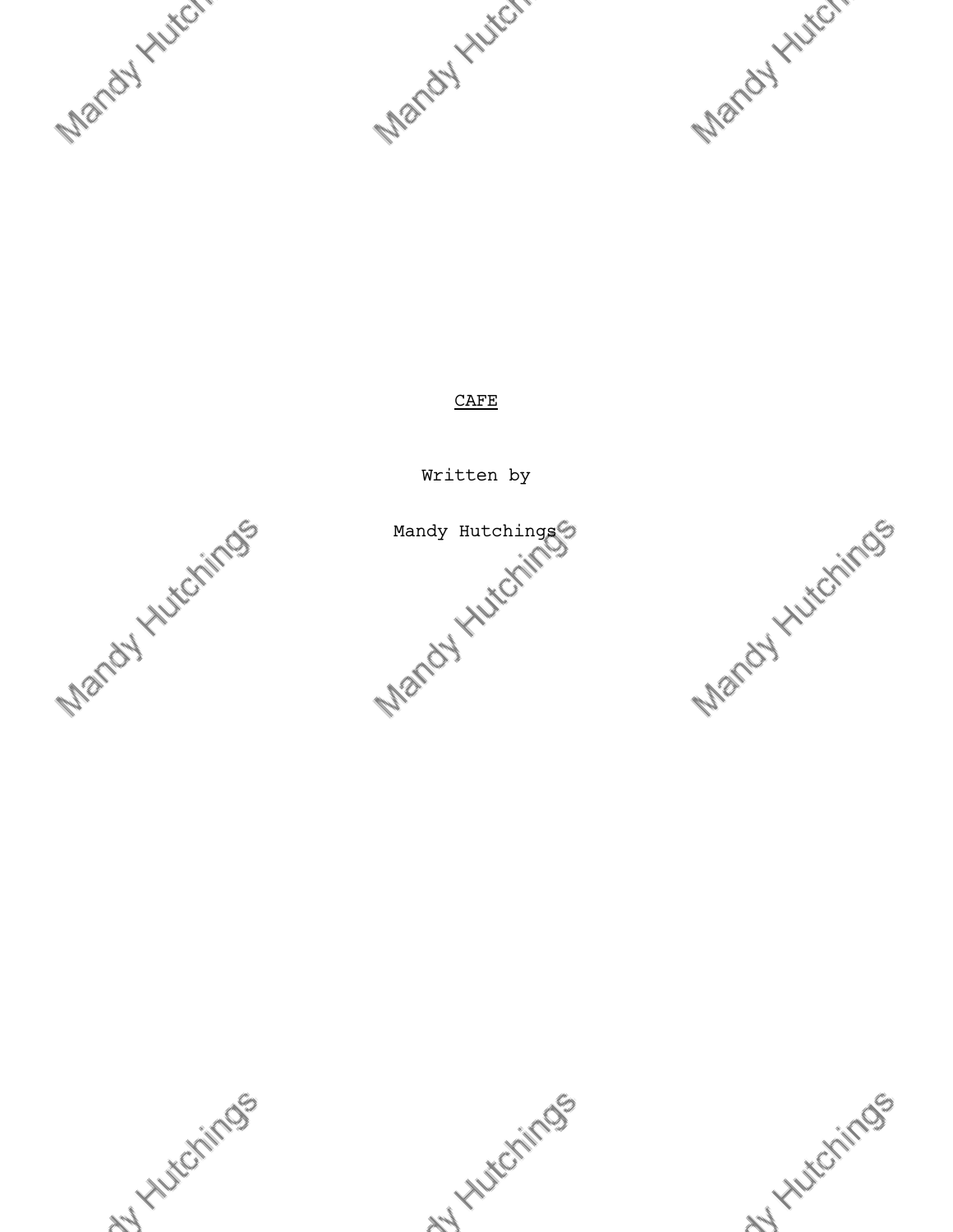Marioy

WYLICININGS

Manus INT. CAFE - DAY INT. CAFE – DAY<br>AMELIA and MIA sit at a table in a crowded cafe Mandy Xivici.

> MIA We need to talk.

Amelia nervously sips coffee not making eye contact. Mia waits for a few seconds to see if she gets a response from Amelia. Amelia stays silent with her head down.

## MIA (CONT'D)

You haven't been to class in two weeks and every time I've tried calling you it goes to voicemail.

Mia pauses to study Amelia's actions. Amelia is not moving and still looking down at the floor. Mia scoots her chair closer to Amelia and places her hand on her back.

> MIA (CONT'D) (rubbing her hand on Amelia's back) You know you can tell me anything. I'm here for you.

Amelia starts to sniffle and Mia grabs a napkin from the Amelia starts to sniffle and Mia grabs a napkin from the to Middle of the table and hands it to Mia. Amelia accepts it

and blows her nose quietly to not draw attention to herself.<br>AMELIA<br>(sniffling)<br>I......I....T then AMELIA (sniffling) I......I....I thought I could handle this...but...I...I just can't do it. I feel like everything is being thrown on me all at once and I have no room to breathe.

Amelia stops talking and places her head on the table to stop herself from sobbing in front of everyone in the cafe. Mia moves closer to Amelia, blocking her from the view of most of the crowd.

> MIA (almost whispering) Hey hey hey it's ok. It's normal to feel like this. Change is scary but it's a part of life. So is failure and failure ends up leading to success.

(MORE) AMELIA Yeah but how am I supposed to get through this?

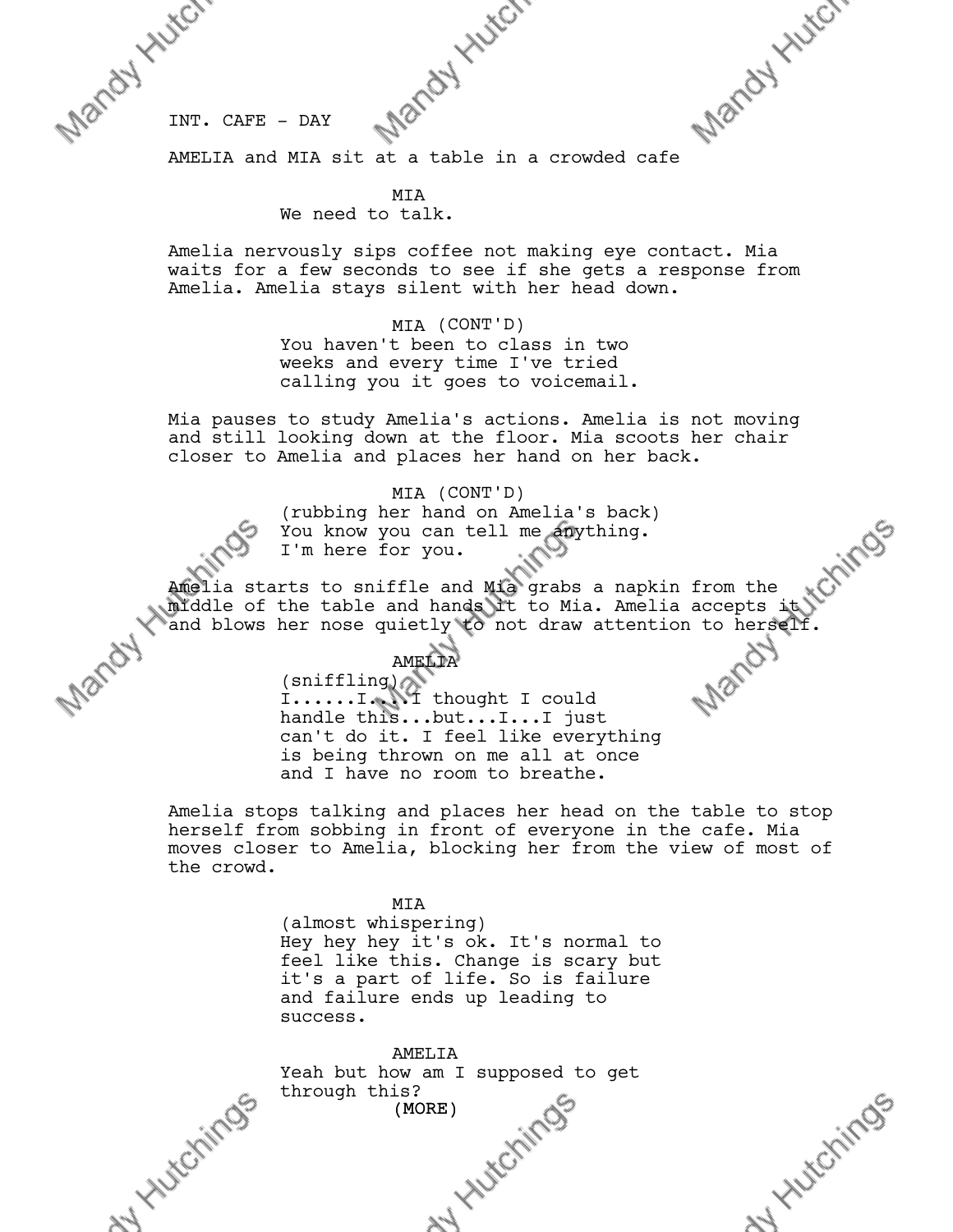



# AMELIA (CONT'D)

It's only the beginning and I'm struggling so much.

#### MIA

I know things may be tough right now but I have full faith in you and I'll be here for you every step of the way. Ok? We can struggle together just like we always have. Nothing can take us down.

Amelia looks up at Mia with tears staining her face. A small smile forms.

#### AMELIA

Man, you sound like some shitty motivational poster in an english high school classroom.

BOTH giggle

## MIA

Maybe but hey it worked. Come on, I'm heading to Freddy's. I'm craving some fries. And you know I'm not a caffeine person.

Mia stands up and holds her hand out for Amelia to take. Amelia looks down at her unfinished coffee and looks back to Mia, giving her a smile and a small nod.

Amelia takes Mia's hand and stands up then they walk towards the door. Amelia lets go of Mia's hand to discard her cup in the trash can near the door.

Amelia rejoins Mia and takes her hand again. Mia pushes open the door and they continue small talk.

INT FREDDY'S - DAY

Freddy's is a run down but well loved diner. Most of the tables and booths have signs of wear and tear.

AMELIA and MIA enter Freddy's with the door chime sounding. Mia still looking down with Amelia having a chipper attitude. Both walk up to the counter. WAITER is bent out cleaning behind the counter then stands to face the two.

WAITER Welcome to Freddy's! What can I get Witchings you? W-Yutchings HYWtchings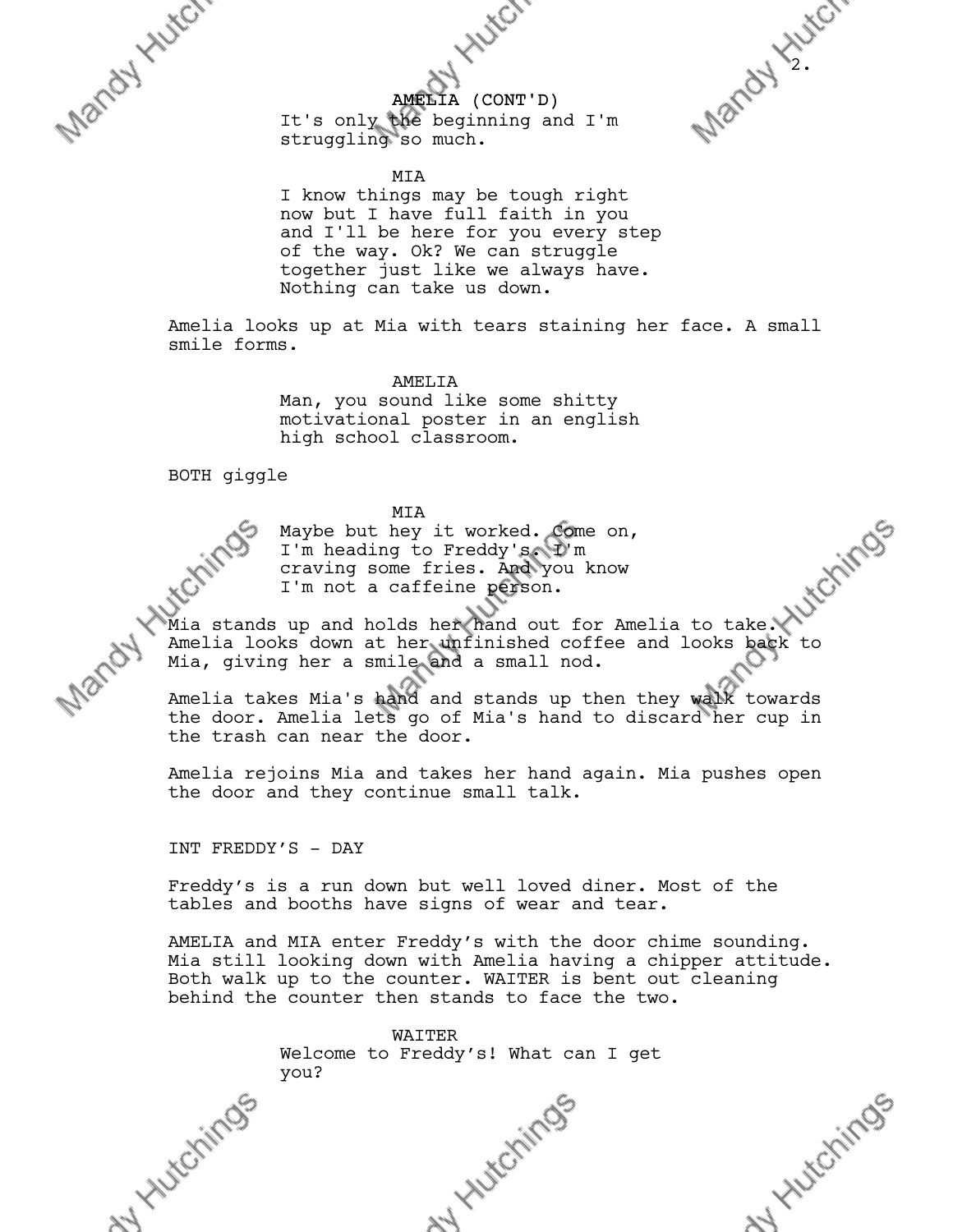Amelia moves closer to the counter and point at the menu behind the Waiter.

3.

W Hutchings

AMELIA Hi can I get a double cheese burger with a side of fries.

Amelia turns to face Mia

AMELIA (CONT'D) What are you in the mood for?

MIA

I'm not really that hungry.

AMELIA

Split a milkshake?

Mia nods her head yes. Amelia turns to Waiter.

AMELIA (CONT'D) And a large chocolate milkshake with two straws.

WAITER Alright that will be 12.65\$

AMELIA

Mia goes to take her wallet out of her bag but Amelia places her hands on it shaking her head no.

Mia smiles a little.

Why?

W Hutchings

It's on me

Amelia takes her wallet out and swipes her credit card.

WAITER Your food wiLL be out shortly.

#### AMELIA

(smiling) Thank you so much

They walk towards a booth and sit across from each other.

The diner is quiet with only a few people.

AMELIA (CONT'D) I love this place

MIA<br>... \*< Krings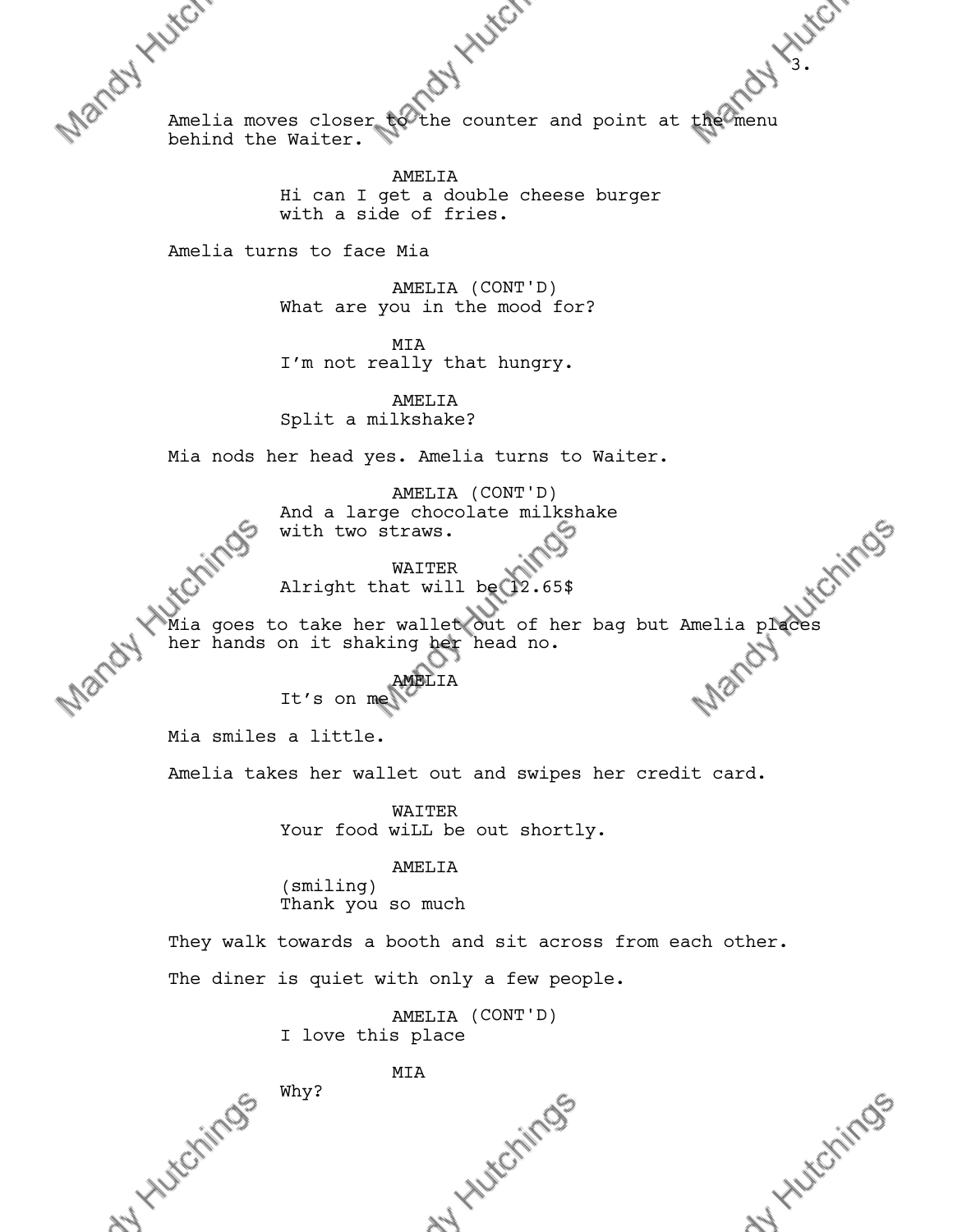

Mandy Killer

Both giggle.

Mandy Hutch.

AMELIA (CONT'D) Seriously though, tell me what's going on?

Mia is visibly uncomfortable and starts to shift in her seat.

MIA

You remember Tyler?

AMELIA

Tyler is that guy you met on Singe right?

MIA

Yeah. We went on a couple of dates. Things were going well.

AMELIA

I remember you blowing me off a few times to hang out with him.

MIA I started to really fall for him.

AMELIA I've never seen you so smitten with someone before. MIA<br>
started to really fall for him.<br>
MELIA<br>
I've never seen you so smitten with<br>
someone before.<br>
Mia smiles a little but then it shifts to a frown.

AMELIA (CONT'D) But I'm guessing he's the reason you're not coming to classes anymore. What happ-

Waiter interrupts Amelia to bring them their order.

WATTER I have a double cheese burger with a side of fries.

Waiter places the food in front of Amelia.

WAITER (CONT'D) And a chocolate milkshake with two straws.

Waiter places the milkshake in the middle of the table with<br>one straw next to Amelia and the other next to Mia.<br> $\pi^{(c)}$ one straw next to Amelia and the other next to Mia.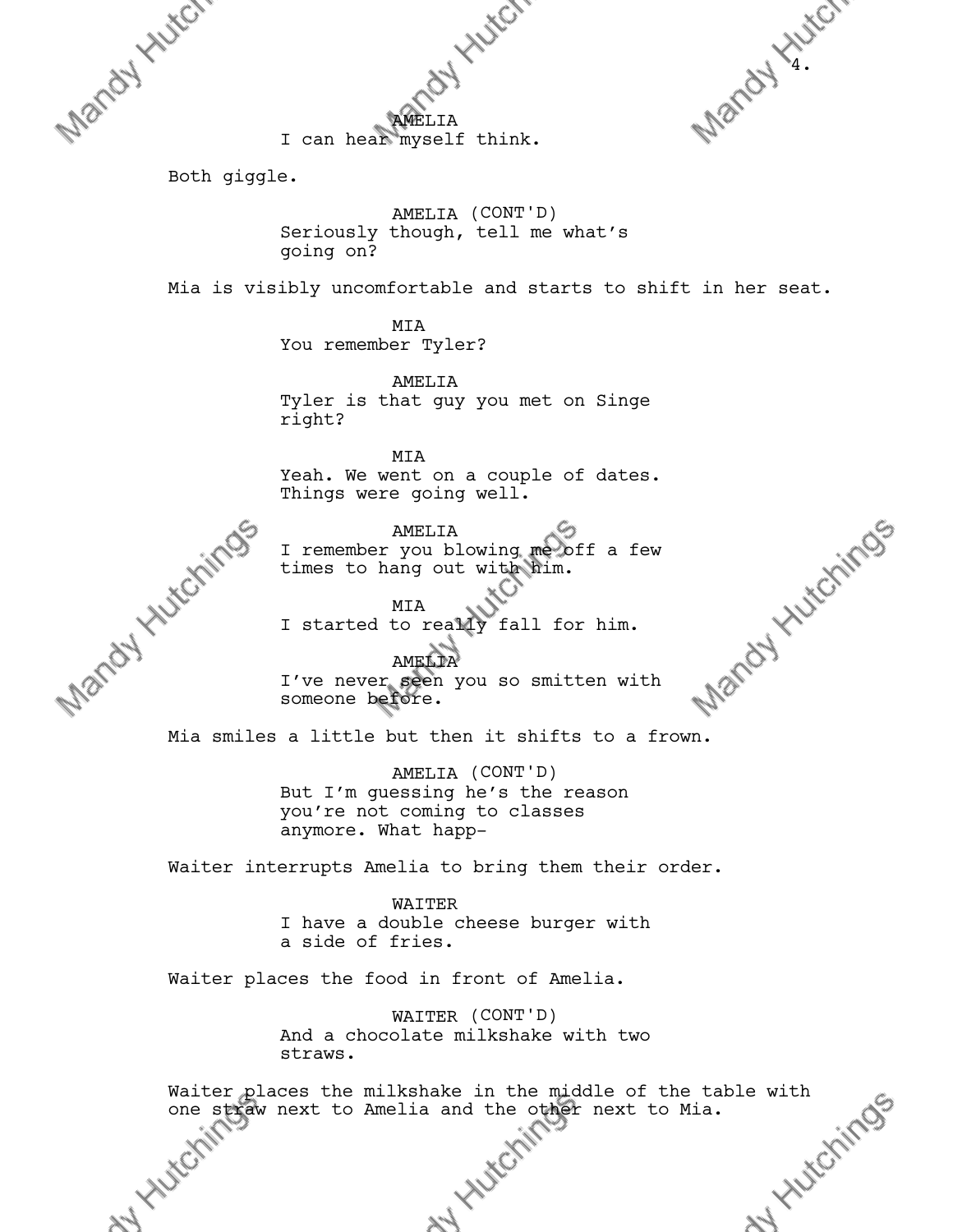

Mandy Killer

Witchings

## AMELIA AND MIA

Thank you.

Mandy Hutch.

There is a moment of silence in between them for them to unwrap the straw wrappers and get napkins out of the dispenser located at the back of the booth's table. Amelia grabs her burger and raises it to her mouth.

## MIA

We had sex.

Amelia pauses, looking shocked at Mia.

## AMELIA

What?

## MIA

He texted me one night asking if he could come over to my dorm. My roommate was out so I said sure. When he came over we stared a movie but in the middle of it we started kissing. And that led to sex.

Mia pauses to looks at Amelia to see her listening intensely while eating her food.

> MIA (CONT'D) After that night I didn't hear from him for a week. I tried texting him but he left me on read. Then, I ran into him at the dining hall. He said there was nothing between us. That I was another number to his count.

Mia takes a sip of the milkshake with tears started to form in her eyes.

> AMELIA What an absolute asshole. How dare he.

MIA No it's my...

Witchings

AMELIA Don't you dare say it's your fault because it 100 percent is not.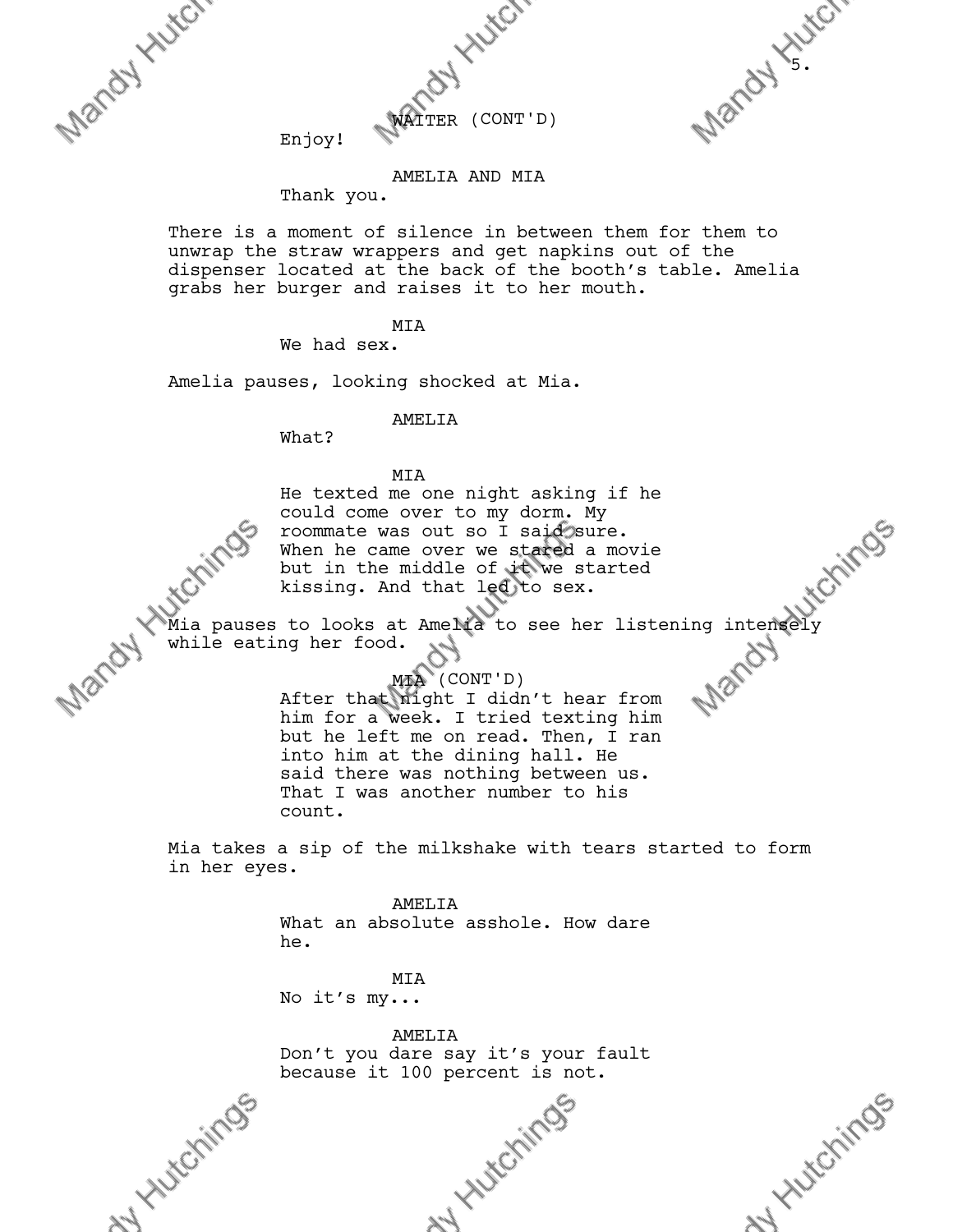

Mandy Killer

But what if  $I...$ 

### AMELIA

No no no. There are no "what ifs". You did nothing wrong. There's no reason to run scenarios in your head because that won't change the fact that he's a dick.

MEA COY XIVICO

Amelia sips the milkshake.

#### AMELIA (CONT'D)

I understand why you wouldn't want to come to class. I wouldn't either knowing that he's there. But you know you can't let some crappy guy ruin your time here.

### MIA

I know but I just can't bring myself to see him.

AMELIA Don't give him that power over you.

The door chimes and enters TYLER with a WOMAN. BOTH walk up to the counter, flirting with each other.

Ameila sees them and her eyes widened.

AMELIA (CONT'D) Speak of the devil.

Amelia watches them closely as they take a seat across the diner from them. Mia looks at Amelia confused as to what she's looking at. Mia turns her head to see Tyler and tries to hide herself behind the booth.

> AMELIA (CONT'D) Hey this is you're chance to confront him and get some closure.

MIA I can't do that.

AMELIA Yes you can and I'll be here as backup.

Mia sits there for a moment then stands and walks towards Tyler and the woman. She approaches the table with caution.<br>Both are unaware of Mia as they talk.<br> $\pi c^{n}$ Both are unaware of Mia as they talk.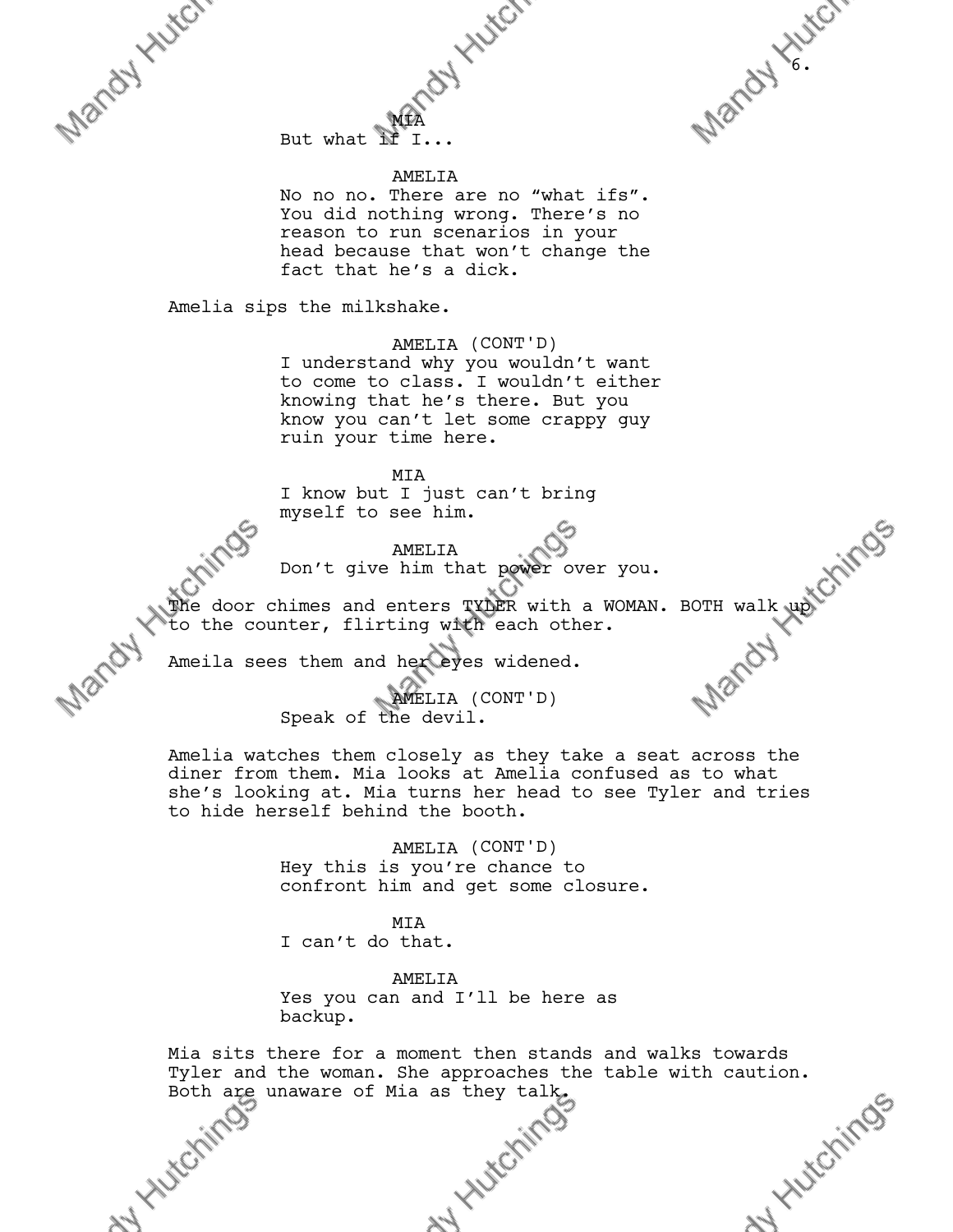Mandy Hutch. MEA COY XIVICO Mandy Kitter Tyler,....hey. TYLER Uh hey. MIA Can we talk? TYLER Do I know you? Mia freezes in place. MIA Excuse me? TYLER You heard me. Do I know you? Mia gets visibly upset as she turns away and heads back to<br>the table with Amelia. She grabs the milkshake off the table<br>and walks straight up to Tyler. Both make eye contact. Not<br>breaking it, Mia smiles and pours the milks the table with Amelia. She grabs the milkshake off the table and walks straight up to Tyler. Both make eye contact. Not breaking it, Mia smiles and pours the milkshake on his head. Tyler shoots up from his seat.<br>TYLER (CONT)<br>What the fuck " TYLER (CONT'D) What the fuck Mia?! MIA Oh crazy how you remember me now. Mia turns to the woman with Tyler. MIA (CONT'D) Believe me, it's small. Mia turns away from the table and walks towards the exit. Amelia sees this and gathers her stuff, joining Mia. AMELIA Well that's one way to get closure. Both snicker and exits the diner. Tyler starts grabbing napkins trying to clean himself. The woman still siting there. TYLER What the hell are you doing? Stop being useless and help me. WYNtchings Witchings